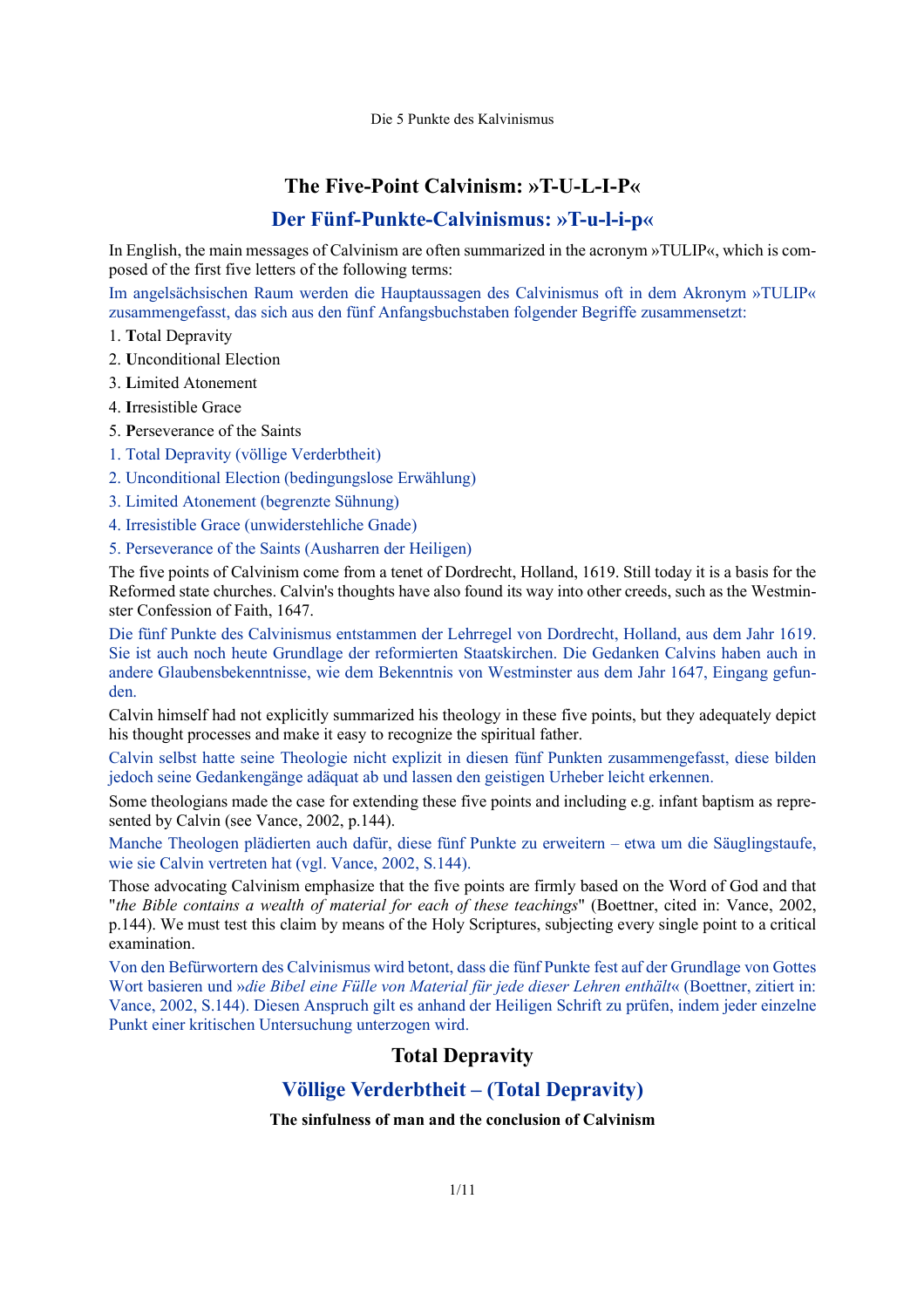#### **Die Sündhaftigkeit des Menschen und die Schlussfolgerung des Calvinismus**

The first point of TULIP teaching is the complete depravity of man.

Der erste Punkt der TULIP-Lehre ist die völlige Verderbtheit des Menschen.

The Westminster Confession (art.6,2f) reads:

Im Westminster Bekenntnis (Art.6,2f) ist dazu zu lesen:

"*By this sin, they fell from their original righteousness and communion with God, and so became dead in sin, and wholly defiled in all the parts and faculties of soul and body. They being the root of all mankind, the guilt of this sin was imputed, and the same death in sin and corrupted nature conveyed to all their posterity, descending from them by ordinary generation.*"

»*Durch diese Sünde sind sie aus ihrer ursprünglichen Gerechtigkeit und Gemeinschaft mit Gott gefallen und so Tote in Sünden geworden; gänzlich verdorben in allen Fähigkeiten und Teilen von Seele und Leib. Weil sie die Wurzel der ganzen Menschheit sind, wurde ihrer gesamten Nachkommenschaft, die von ihnen durch natürliche Zeugung abstammt, die Schuld dieser Sünde zugerechnet und derselbe Tod in Sünden und die verdorbene Natur auf sie übertragen*.«

Of course, every Christian will agree with this statement. The whole of human history proves this sinfulness of man: murder, war, rape, fornication, adultery, lies, deception, jealousy, abortion, theft, pornography, and the like. The empirical facts of history prove the biblical report as found, for example, in Rom 5,12: "*Wherefore, as by one man sin entered into the world, and death by sin; and so death passed upon all men, for that all have sinned.*"

Dieser Aussage wird jeder Christ zunächst selbstverständlich zustimmen. Die gesamte Menschheitsgeschichte beweist diese Sündhaftigkeit des Menschen: Mord, Krieg, Vergewaltigung, Unzucht, Ehebruch, Lüge, Betrug, Eifersucht, Abtreibung, Diebstahl, Pornographie und dergleichen mehr. Die empirischen Tatsachen der Geschichte belegen den biblischen Befund wie er etwa in Röm 5,12 zu finden ist: »*Darum, gleichwie durch einen Menschen die Sünde in die Welt gekommen ist und durch die Sünde der Tod, und so der Tod zu allen Menschen hingelangt ist, weil sie alle gesündigt haben*.«

The doctrine of Total Depravity, as taught by Calvinism, goes beyond that. It goes further than the biblical doctrine that every human being is born a sinner and from Adam on is characterized by a sinful nature. It says that man is so corrupted by sin that he is unable to believe in Christ as proclaimed in the gospel. He can only believe if God gives him the faith.

Die Lehre der *völligen* Verderbtheit, wie sie der Calvinismus vertritt, geht jedoch darüber hinaus. Sie geht weiter als die biblische Lehre, dass jeder Mensch als Sünder auf die Welt kommt und von Adam an von einer sündigen Natur gekennzeichnet ist. Sie besagt, dass der Mensch durch die Sünde derart verderbt ist, dass er unfähig ist, an den im Evangelium verkündigten Christus zu glauben. Glauben kann er nur, wenn Gott ihm den Glauben schenkt.

This claimed inability to believe the message has essentially nothing to do with the fact that man is sinful and needs salvation. Arthur Pink comments: "*On its own accord, the sinner cannot repent and believe*" (1961, p. 149). Elsewhere he writes: "*The inability of the natural man to come to Christ is based on the total corruption of his will*." (2002, p. 81).

Diese behauptete Unfähigkeit, der Verkündigung zu glauben, hat im Kern nichts damit zu tun, dass der Mensch sündig ist und der Erlösung bedarf. Arthur Pink äußert sich dazu wie folgt: »*Der Sünder kann nicht aus sich heraus Buße tun und glauben*« (1961, S. 149). An anderer Stelle schreibt er: »*Die Unfähigkeit des natürlichen Menschen, zu Christus zu kommen, ist in der völligen Verderbtheit seines Willens begründet*.« (2002, S. 81).

First, it is established that not all people who hear the gospel can actually come to Christ. This is where the doctrine of Irresistible Grace comes in, which alone provides saving faith to those elected before the foundation of the world by means of a so-called Effectual Call.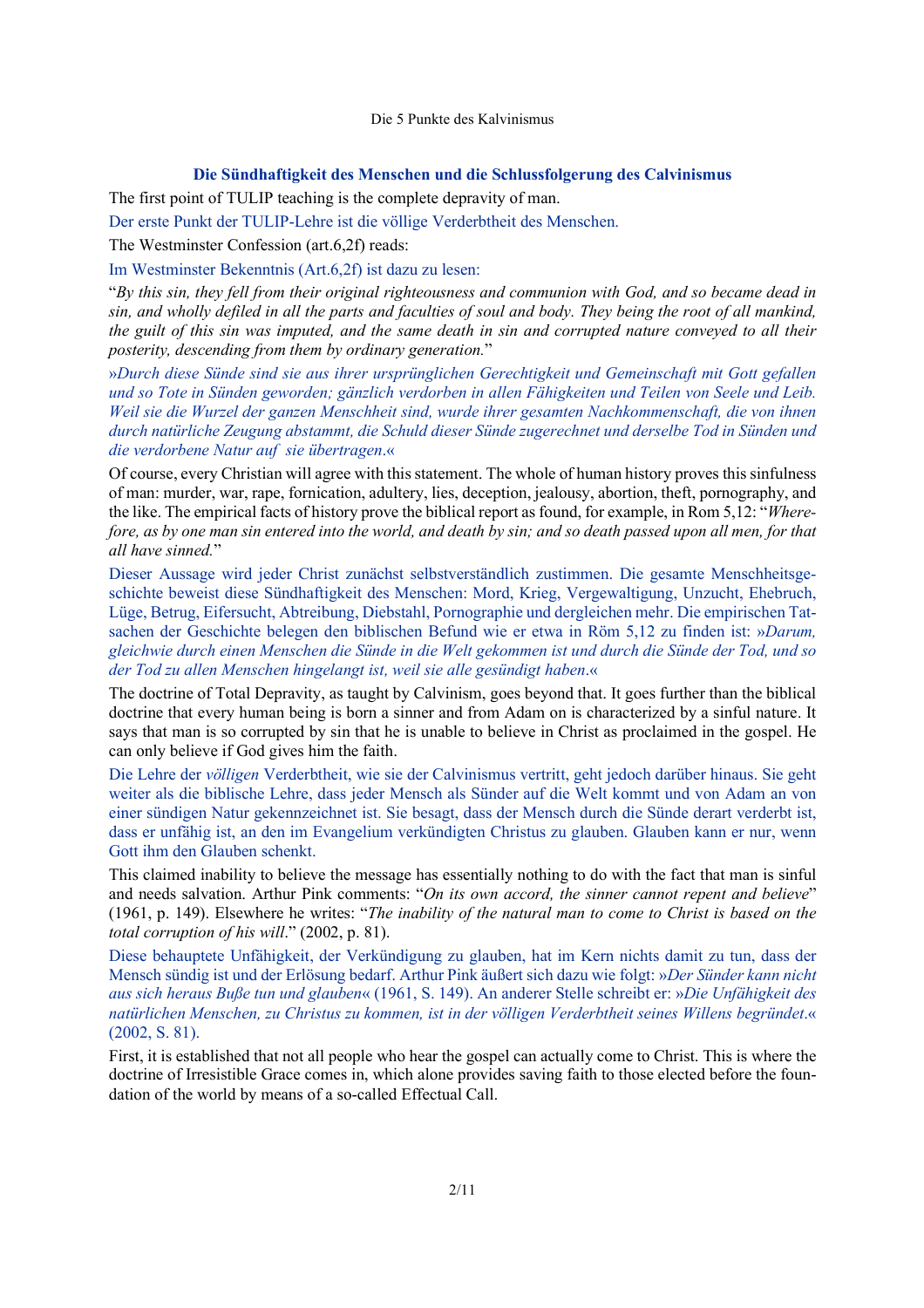Zunächst wird somit festgestellt, dass nicht alle Menschen, die das Evangelium hören, tatsächlich zu Christus kommen können. Daran setzt dann die Lehre von der unwiderstehlichen Gnade an, die allein den vorweltlich Erwählten mittels eines so genannten *wirksamen Rufes* (Effectual Call) den rettenden Glauben schenkt.

The Westminster Confession of Faith expresses the idea of total depravity as follows:

Das Westminster Bekenntnis drückt den Gedanken der totalen Verderbtheit wie folgt aus:

"Man, by his fall into a state of sin, hath wholly lost all ability of will to any spiritual good accompanying salvation; so as, a natural man, being altogether averse from that good, and dead in sin, is not able, by his own strength, to convert himself, or to prepare himself thereunto." (Westminster Confession Section 9,3)

»Durch seinen Fall in den Stand der Sünde hat der Mensch alle mit seiner Erlösung verbundene Fähigkeit verloren, das geistlich Gute zu wollen. Deshalb ist der natürliche, völlig von diesem Guten abgewandte, in Sünden tote Mensch unfähig, sich durch eigene Kraft selbst zu bekehren oder sich selbst darauf vorzubereiten.« (Westminster Bekenntnis, Art. 9,2).

Benedict Peters also expresses similar thoughts writing: "*The Arminians had the right view that man has the will and the ability to reject salvation and that he is condemned for it. From this correct view, they conclude that man also has the ability and willpower to choose salvation, and thus they contradict God's Word*." (2003, o.S.)

Benedikt Peters drückt sich ebenfalls in diesem Sinne aus, wenn er schreibt: »*Die Arminianer vertreten die richtige Ansicht, dass der Mensch den Willen und die Fähigkeit hat, das Heil zu verwerfen, und dass er darum verdammt wird. Aus dieser richtigen Sicht folgern sie, der Mensch habe auch die Fähigkeit und die Willenskraft, das Heil zu wählen, und damit widersprechen sie Gottes Wort*.« (2003, o. S.)

The term "*Total Depravity*" is thus overall misleading and should be more accurately described as "*total inability to repent, convert, and believe*." However, this claimed inability does not affect people who have never heard of salvation in Christ. In this case, it is obvious that there is no reaction – the assumed inability to repent is in fact related to those who hear the gospel.

Der Begriff »*völlige Verderbtheit*« ist somit insgesamt irreführend und müsste präziser als »*völlige Unfähigkeit zu Buße, Bekehrung und Glauben*« umschrieben werden. Diese behauptete Unfähigkeit betrifft jedoch nicht Menschen, die nie vom Heil in Christus erfahren haben. In diesem Fall ist es ja offensichtlich, dass es keine Reaktion gibt – die angenommene Unfähigkeit zur Umkehr wird vielmehr auf die Menschen bezogen, die das Evangelium hören.

### **Total Depravity – a Biblical Doctrine?**

## **Völlige Verderbtheit – Eine biblische Lehre?**

As we have seen, the biblical teaching of man's sinfulness and need for his salvation should not lead to equating it with the first point of TULIP. The Lord continually challenges his creatures to turn from their sinful ways, to repent and to believe, "*The time is fulfilled, and the kingdom of God is at hand: repent ye, and believe the gospel.*"(Mark 1:15).

Wie wir gesehen haben, sollte die biblische Lehre der Sündhaftigkeit und Erlösungsbedürftigkeit des Menschen nicht dazu führen, sie mit dem ersten Punkt von TULIP gleichzusetzen. Der Herr fordert seine Geschöpfe immer wieder auf, von ihren sündigen Wegen umzukehren, Buße zu tun und zu glauben: »*Die Zeit ist erfüllt, und das Reich Gottes ist nahe. Tut Buße und glaubt an das Evangelium*!« (Mk 1,15).

On the other hand, the first point of Calvinism denies that people can basically obey that command – to do exactly what God repeatedly asks them to do: to turn from their wickedness, to repent, and to believe. The divine command to repentance is addressed to all men in all places, as Acts 17:30 teaches us: "*And the times of this ignorance God winked at; but now commandeth all men everywhere to repent.*" One of the tasks of the Holy Spirit is to convict the world of its sin: "*And when he is come, he will reprove the world of sin, and of righteousness, and of judgment*" (Jn 16: 8).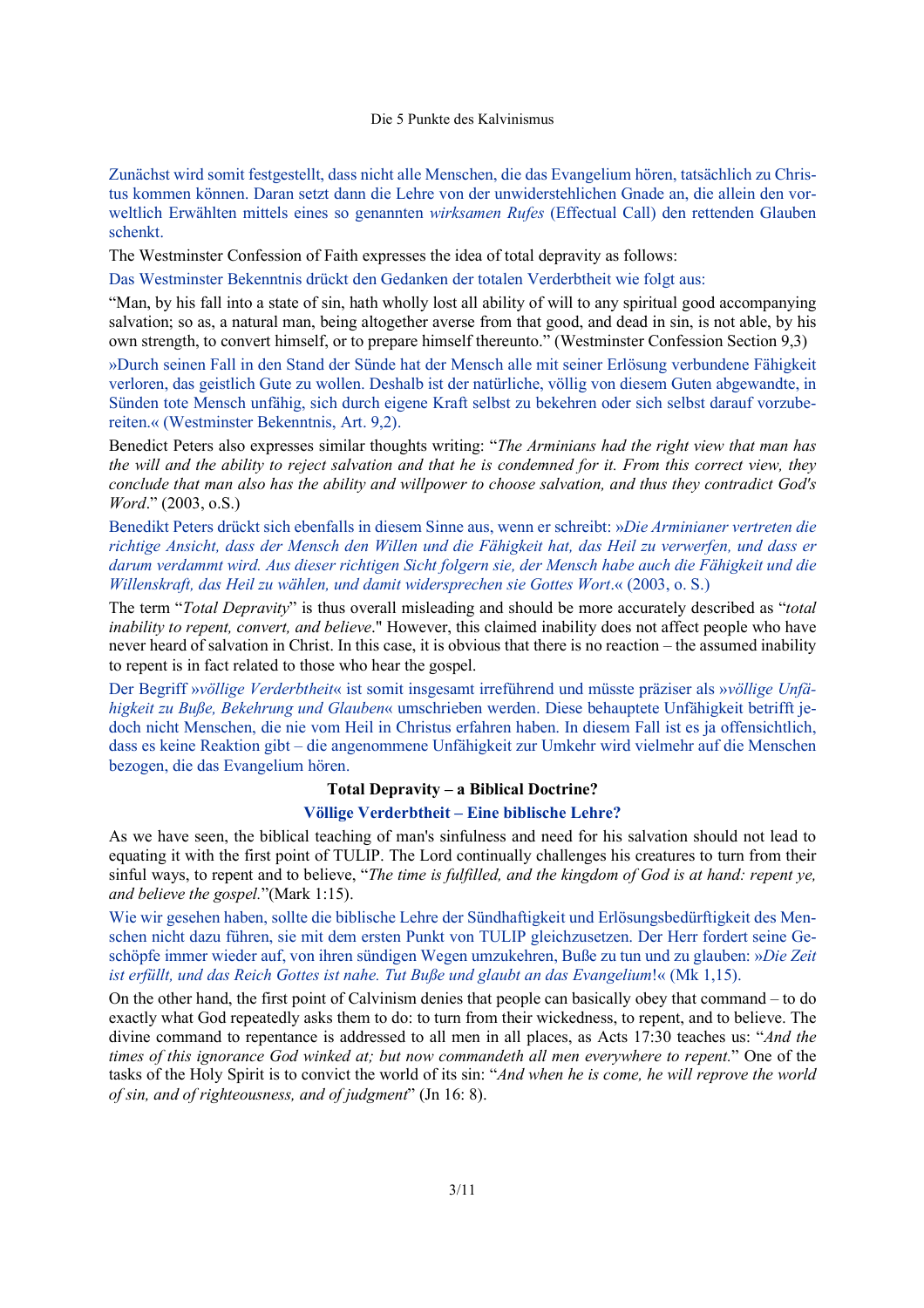Der erste Punkt des Calvinismus bestreitet hingegen, dass Menschen dem grundsätzlich Folge leisten können – genau dem nämlich, wozu sie von Gott immer wieder aufgefordert werden: von ihrer Bosheit umzukehren, Buße zu tun und zu glauben. Der göttliche Befehl zur Buße ist an alle Menschen an allen Orten gerichtet, wie Apg 17,30 uns lehrt: »*Nun hat zwar Gott über die Zeiten der Unwissenheit hinweggesehen, jetzt aber gebietet er allen Menschen überall, Buße zu tun*«. Eine der Aufgaben des Heiligen Geistes ist es dabei, die Welt von ihrer Sünde zu überführen: »*Und wenn jener kommt, wird er die Welt überführen von Sünde und von Gerechtigkeit und vom Gericht*« (Joh 16,8).

Central to the Calvinist system is the doctrine that no one is able to repent and believe the gospel; even though it is clearly enjoined in the gospel, and the Spirit of God is sent to convict us of sin.

Zentraler Bestandteil des calvinistischen Systems ist die Lehre, dass kein Mensch in der Lage ist, umzukehren und an das Evangelium zu glauben; und das, obwohl es ihm im Evangelium klar befohlen wird und der Geist Gottes eben hierzu ausgesandt ist, ihn von Sünde zu überführen.

In simple terms, if the gospel is heard and perceived by unelected people (i.e., the so-called "general call"), it simply bounces off. This part of humanity then has no opportunity for repentance and faith. Only the elect can believe.

Vereinfacht ausgedrückt heißt dies: Wenn das Evangelium von nicht erwählten Menschen gehört und wahrgenommen wird (d.h. im so genannten »allgemeinen Ruf«, engl. »general call«), prallt es einfach ab. Dieser Teil der Menschheit hat dann also keine Möglichkeit zu Buße und Glauben. Nur die Erwählten können glauben.

For the system of Calvinism, it is therefore imperative to assume that not *all* people can believe and repent when they hear the gospel, because God does not want, according to this understanding, that all human beings are actually saved by it, that he only wants to save those who were elected before the foundation of the world.

Für das System des Calvinismus ist es von daher unbedingt notwendig, davon auszugehen, dass nicht *alle* Menschen glauben und Buße tun können, wenn sie das Evangelium hören, da Gott nach diesem Verständnis nicht will, dass tatsächlich alle Menschen auch dadurch gerettet werden, sondern dass er nur den vorweltlich Erwählten das Heil zukommen lassen will.

To substantiate that man cannot respond to the gospel unless the faith is irresistibly implanted in him as a supernatural act, advocates of Calvinism prefer to present vivid analogies, and often begin with Eph 2:1, "*And you [hath he quickened], who were dead in trespasses and sins.*"

Befürworter des Calvinismus ziehen zur Begründung, dass der Mensch nicht auf das Evangelium reagieren kann, wenn dieser nicht als Erwählter unwiderstehlich den Glauben quasi übernatürlich eingepflanzt bekommt, anschauliche Analogien heran und setzen oft an Eph 2,1 an: »*Auch euch, die ihr tot wart, durch eure Übertretungen und Sünden*«.

Paul is speaking here of spiritual death. They equate it with physical death and conclude that a dead person cannot believe.

Der geistliche Tod, von dem Paulus hier spricht, wird auf den physischen Tod übertragen und man schlussfolgert, dass ein Toter nicht glauben könne.

Uwe Seidel proposes this idea quoting the following statement: "*Man is so dead spiritually that he neither wants nor can answer positively to the gospel*." (2004, p. 7) .1 Therefore, the proclamation of the Word of God is not supposed to cause faith and repentance among *all* listeners. It is meant only for the elect and is limited to this group. God does not want – according to this view – that *all* people believe because he has limited the salvation from the foundation of the world. Thus, it must be assumed that faith is not accessible and possible for *all*.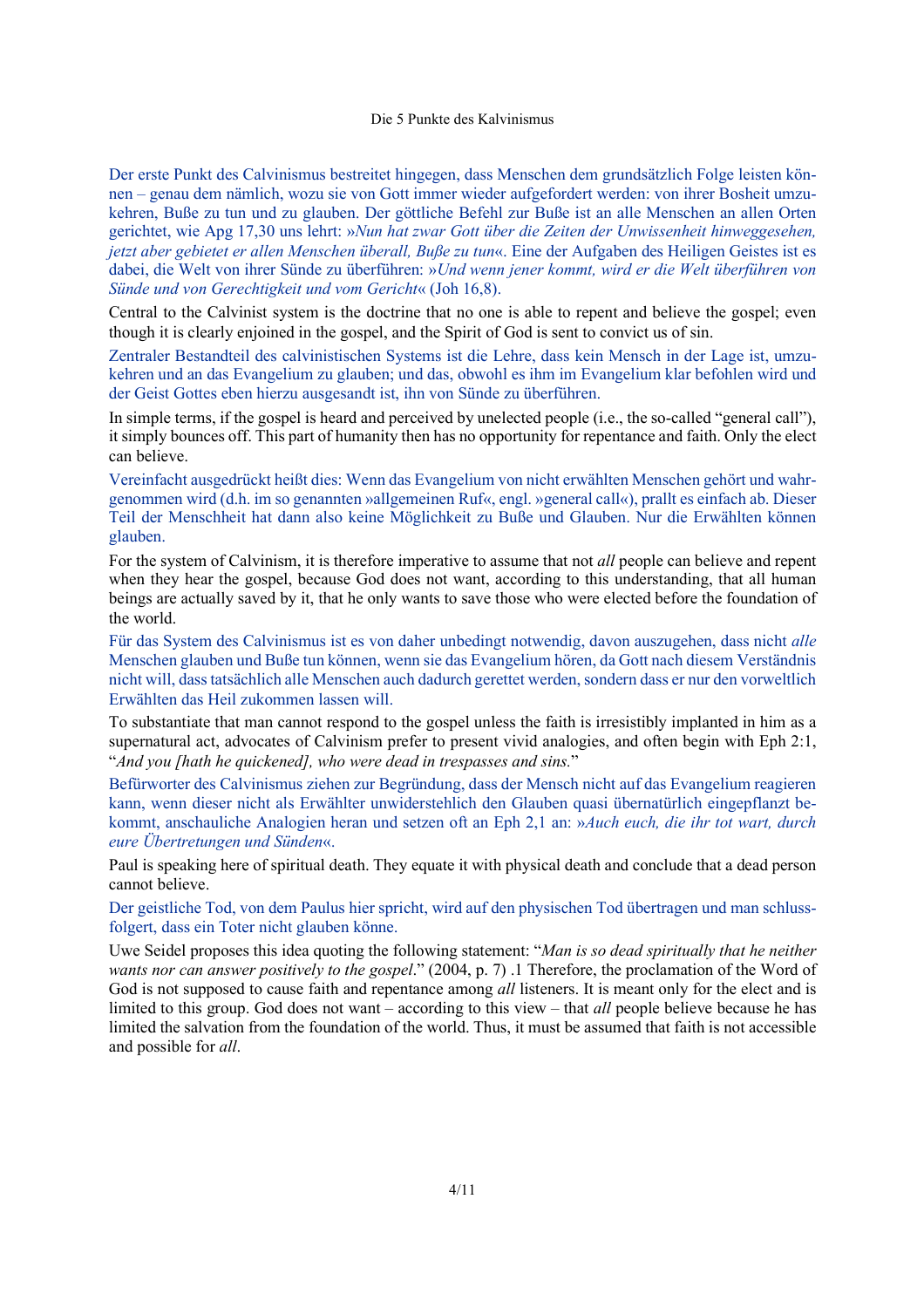Diesen Gedanken bringt Uwe Seidel, indem er folgende Aussage zitiert: »*Der Mensch ist geistlich so tot,*  dass er auf das Evangelium weder positiv antworten will noch kann.« (2004, S. 7).<sup>1</sup> In der Verkündigung des Wortes Gottes wird daher nicht das Ziel gesehen, Glauben und Buße bei *allen* Zuhörern hervorzurufen, da dies nur den Erwählten zukommt und nur auf diese Gruppe begrenzt ist. Gott will – nach dieser Sicht – nicht, dass *alle* Menschen glauben, da er das Heil vor Grundlegung der Welt eingegrenzt hat, somit muss davon ausgegangen werden, der Glaube ist nicht *allen* gleich zugänglich und möglich.

Often, the resurrection of Lazarus in John 11 is used to show that a dead person cannot raise himself.

Oft wird die Auferweckung des Lazarus in Joh 11 dazu benutzt, um zu zeigen, dass ein Toter sich nicht selbst auferwecken könne.

Likewise, the image of new birth is used to emphasize that no one could cause the new birth on his own, but is passively subjected to it.

Ebenso wird das Bild der Wiedergeburt verwendet, um deutlich zu machen, dass niemand seine Geburt aus sich selbst heraus bewirken könne, sondern ein passives Objekt sei.

In all these arguments, the picture of death or birth is overused.

Bei all diesen Argumenten wird das Bild vom Tod bzw. von der Geburt überstrapaziert.

When Paul is speaking of spiritual death in Eph. 2:1, he intends not to show that man is incapable of taking God's saving hand. Spiritual death means being separated from God. Bodily dead, you cannot give commands and they are not held accountable. Spiritual dead can be held accountable. You can call them to repentance and implore them to get saved (Acts 2:40). It is also possible to awake those sleeping as spiritual dead (Eph 5:14). Unbelievers, i.e. spiritual dead, can have certain beliefs, make decisions, and have opinions. When Paul describes the unbelievers as spiritually dead, he intends not that they just do not believe in Christ, even though God calls all unbelievers, i.e. spiritually dead, to repentance and repentance (Acts 17:30).

Wenn Paulus in Eph 2,1 vom geistlichen Tod spricht, ist es nicht seine Absicht, aufzuzeigen, dass der Mensch etwa unfähig sei, Gottes Heilshand zu ergreifen. Geistlicher Todeszustand bedeutet Getrenntsein von Gott. Leiblich Toten kann man keine Befehle erteilen und sie nicht zur Verantwortung ziehen. Geistlich Tote kann man sehr wohl zur Verantwortung ziehen. Man kann sie auch zur Umkehr aufrufen und sie anflehen, sich retten zu lassen (Apg 2,40). Man kann auch solche, die sich im geistlichen Todesschlaf befinden, aufrufen, wach zu werden (Eph 5,14). Ungläubige Menschen, d.h. geistlich Tote, können bestimmte Überzeugungen haben, Entscheidungen fällen, Meinungen vertreten. Aber dass sie gerade nicht an Christus glauben, obwohl Gott alle ungläubigen Menschen, d.h. geistlich Tote, zur Buße und Umkehr ruft (Apg 17,30), ist nicht der von Paulus beabsichtigte Sinn, wenn er Ungläubige als geistlich tot beschreibt.

Jean Gibson says, "*when God says 'the wages of sin is death' (Romans 6:23), and that the eternal judgment in the lake of fire is 'the second death' (Rev. 20:14), he does not speak of a missing personal responsibility, but of separation. Spiritually dead men and women are nevertheless responsible for giving an answer to God" (1992, p. 3)*.

Jean Gibson meint dazu: »*Wenn Gott sagt 'der Sünde Sold ist der Tod' (Röm 6,23), und dass das ewige Gericht im Feuersee 'der zweite Tod' (Offb 20,14) ist, spricht er nicht von einer fehlenden Verantwortlichkeit, sondern von Trennung. Geistlich tote Männer und Frauen, sind trotzdem verantwortlich, Gott Antwort zu geben*.« (1992, S. 3).

<sup>&</sup>lt;sup>1</sup> Uwe Seidel emphasizes strongly that he merely cites the representatives of Calvinism in lectures on the biblical doctrine of salvation, and that these quotations do not necessarily correspond to his own convictions.

Uwe Seidel legt Wert auf die Feststellung, dass er bei Vorträgen über die biblische Heilslehre die Vertreter des Calvinismus lediglich zitiert und dass diese Zitate nicht notwendigerweise seiner eigenen Überzeugung entsprechen.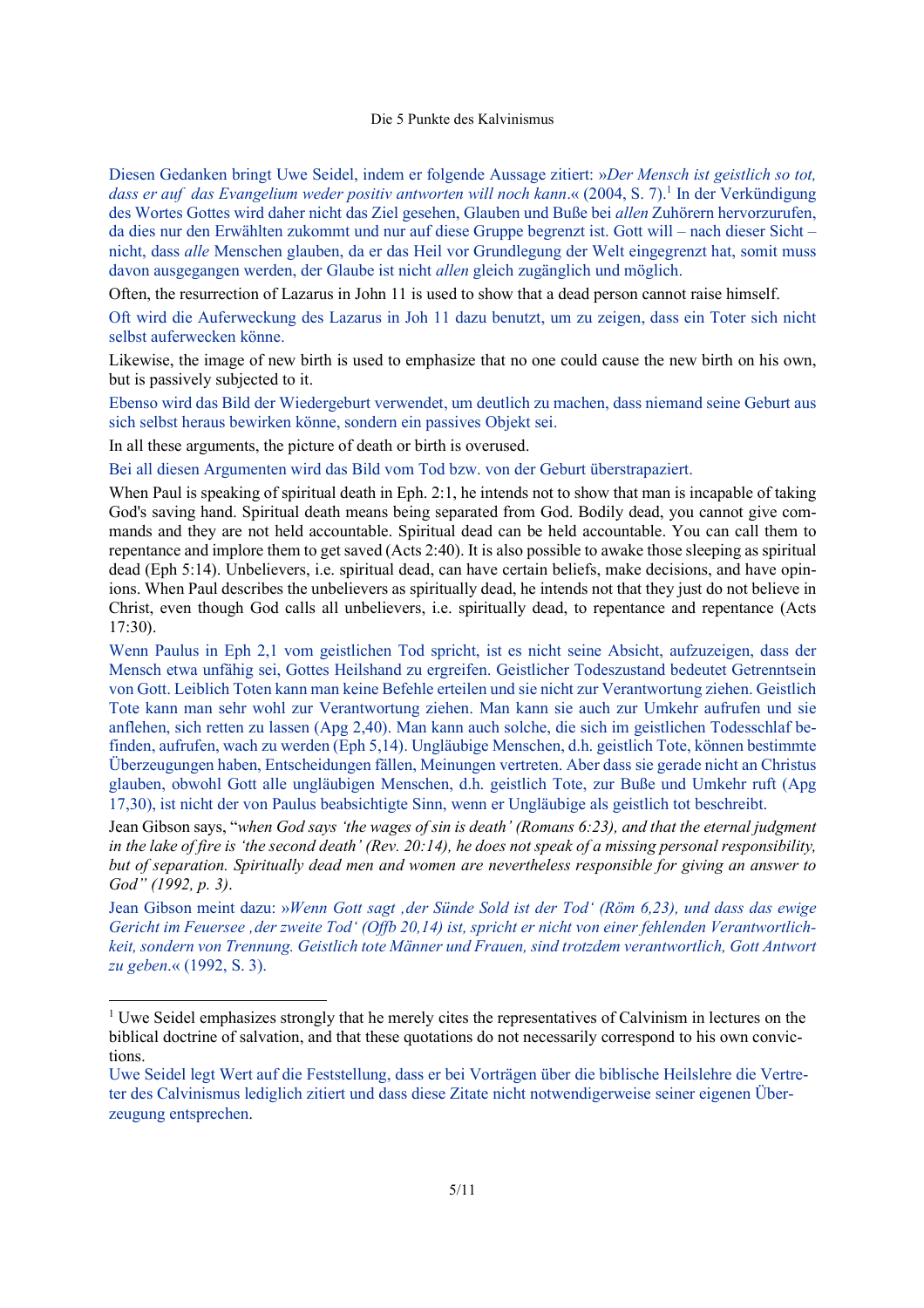When John speaks of new birth, he emphasizes God's action on the believer. At first it says in John 1:12, "*But as many as received him, to them gave he power to become the sons of God, [even] to them that believe on his name*" Man experiences the new birth when he accepts Christ. Calvinists reverse the course of thought in John 1 and believe that whoever is first reborn as an elected person through God's sovereignty then also believes in Christ. Many argue that the decision for Christ is an expression of the new birth that has already taken place, thus contradicting the course of thought in John 1.

Wenn Johannes von der Wiedergeburt spricht, betont er das Handeln Gottes am Gläubigen. Zunächst heißt es in Joh 1,12: »*Allen aber, die ihn aufnahmen, denen gab er das Anrecht, Kinder Gottes zu werden, denen, die an seinen Namen glauben*.« Die Wiedergeburt erfährt der Mensch dann, wenn er Christus annimmt. Calvinisten kehren den Gedankenverlauf in Joh 1 um und meinen, wer durch Gottes Souveränität zunächst als Erwählter wiedergeboren wird, glaubt in Folge dann auch an Christus. Viele argumentieren, dass die Entscheidung für Christus, Ausdruck der bereits erfolgten Wiedergeburt sei und widersprechen damit dem Gedankenverlauf in Joh 1.

Why is the doctrine of Total Depravity so plausible for Calvinists? Vance gives an interesting answer: "*Recognizing that most Orthodox Christians believe in the depravity of man, as taught in the Bible, the Calvinist uses the teachings of man's depravity to make his doctrine of total depravity seem orthodox. Focusing on human depravity rather than on alleged conclusions, the Calvinist imperceptibly gets followers for his position. The next step is to convince everyone that the Calvinist alone has a monopoly for the belief in the sinfulness of man. [...] Calvinists continue to insist that if someone denies their doctrine of total depravity, then sin and the fall of man are not taken very seriously, man is supposedly not sinful, and eventually one would have to believe in justification by works*" (2002, p.191).

Warum ist die Lehre der völligen Verderbtheit für Calvinisten so plausibel? Vance gibt darauf eine interessante Antwort: »*Also, in der Erkenntnis, dass die meisten orthodoxen Christen an die Verderbtheit des Menschen glauben, wie es in der Bibel gelehrt wird, verwendet der Calvinist die Lehre von der Verderbtheit des Menschen, um seine Lehre von der totalen Verderbtheit orthodox erscheinen zu lassen. Indem er sich auf die menschliche Verderbtheit konzentriert anstatt auf vermeintliche Schlussfolgerungen daraus, bekommt der Calvinist unmerklich Anhänger für seine Position. Der nächste Schritt ist, jeden davon zu überzeugen, dass der Calvinist allein ein Monopol für den Glauben an die Sündhaftigkeit des Menschen hat. [...] Calvinisten bestehen weiterhin drauf, dass dann – wenn jemand ihre Lehre der totalen Verderbtheit bestreitet – Sünde und der Sündenfall des Menschen nicht sehr ernst genommen werden, der Mensch nicht sündig ist, und man letztendlich an eine Art Erlösung durch Werke glauben müsse*« (2002, S.191).

# **Consequences from the Doctrine of Total Depravity**

### **Konsequenzen aus der Lehre der völligen Verderbtheit**

Dave Hunt points to further consequences of Calvinism's teaching of total depravity: "*Sadly, the adoption of this theory leads to a consequence that is even more unbiblical and in contradiction to the true sense of God's compassion. This is also aimed at not regenerated people. God could save all mankind, but he would consciously withhold the salvation from the masses, he gives to his elected. Of course, God could do for all, what he does for the elect (who are just as completely corrupt by nature), if only he wanted it."* (2003, p. 122).

Dave Hunt weist auf weitere Folgen hin, die die Lehre des Calvinismus von der völligen Verderbtheit nach sich zieht: »*Traurigerweise führt die Annahme dieser Theorie zu einer Konsequenz, die noch unbiblischer ist und im Widerspruch zum eigentlichen Gefühl des Mitleides Gottes steht. Dieses richtet sich auch auf unwiedergeborene Menschen. Gott könnte also die ganze Menschheit retten, aber er würde bewusst der Masse das Heil vorenthalten, das er seinen Erwählten gibt. Natürlich könnte Gott das, was er für die Erwählten tut (die ja von Natur aus genauso völlig verdorben sind), auch für alle tun, wenn er es nur wollte*.« (2003, S. 122).

Dave Hunt shows the implications of the fact that God could save all human beings (as he inevitably does with the elect), but he would not be willing to do so. This reminds us of James 4.17, where it says, "Therefore to him that knoweth to do good, and doeth [it] not, to him it is sin."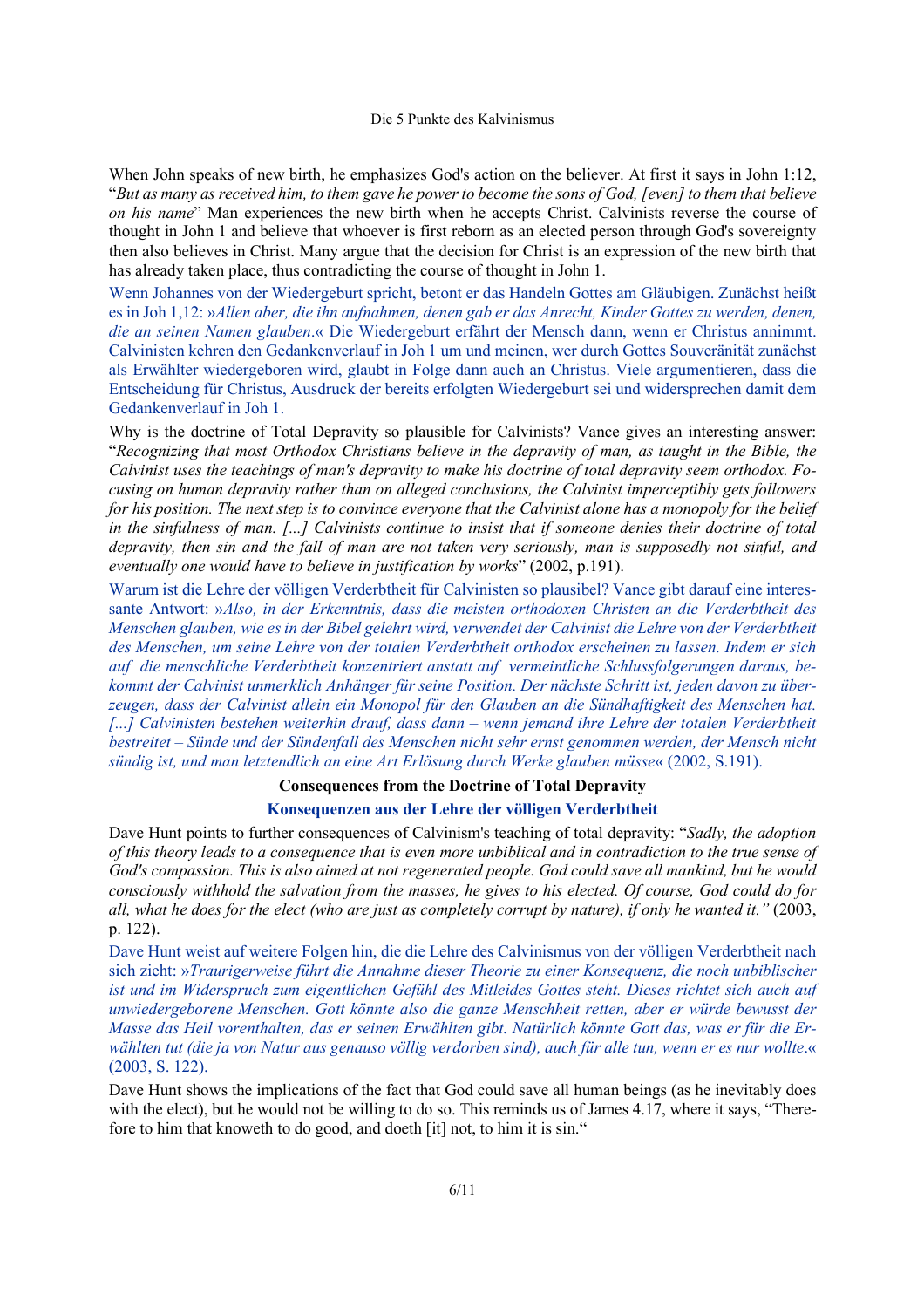Dave Hunt macht auf die Konsequenz aufmerksam, die sich daraus ergibt, wenn Gott alle Menschen tatsächlich retten könnte (wie er es bei den Erwählten auch unweigerlich tut), er aber andererseits nicht dazu bereit wäre. Das erinnert uns an Jak 4.17, wo es heißt: »Wer nun Gutes zu tun weiß und es nicht tut, für den ist es Sünde.«

Obviously, an almighty God has intended things that he cannot or will not do, such as lying, contradicting himself, sinning, etc. Likewise, God cannot and will not save anyone who does not want to believe in his Son and his finished work on the cross. However, God does not have in mind a pre-worldly elected number to which he selectively instills salvation and faith, as it is written, "*For this [is] good and acceptable in the sight of God our Saviour; Who will have all men to be saved, and to come unto the knowledge of the truth*." (1Tim 2,3-4). In Calvinism, the redemptive love of God is not given to all men in the same way, and one is faced with the question of whether this really represents the "*God of all grace*" (1 Peter 5:10).

Offensichtlich ist es jedoch vielmehr so, dass ein allmächtiger Gott sich Dinge vorgenommen hat, die er nicht tun kann oder will, wie etwa lügen, sich selbst widersprechen, sündigen etc. Ebenso kann, will und wird Gott niemanden retten, der nicht an seinen Sohn und das vollbrachte Werk am Kreuz glauben will. Gott hat jedoch nicht eine vorweltlich begrenzte Zahl im Auge, denen er das Heil und den Glauben selektiv eingibt, da geschrieben steht: »*denn solches ist gut und angenehm vor Gott, unserem Retter, welcher will, dass alle Menschen gerettet werden und zur Erkenntnis der Wahrheit kommen*« (1Tim 2,3f). Indem im Calvinismus die rettende Liebe Gottes nicht allen Menschen in gleicher Weise zuteil wird, sieht man sich der Frage ausgeliefert, ob dies wirklich den »*Gott aller Gnade*« (1Pet 5,10) darstellt.

Considering the previous findings, one must reject the Calvinistic doctrine of "total" depravity. Indeed, one must even assume the opposite: the fact of human depravity and need for salvation, which in proclaiming the Gospel becomes manifest to man through the action of the Holy Spirit, is the reason and cause that everyone is free to and may grasp the salvation in Christ by faith and experience the new birth. The depravity and sinfulness that a person is realizing by hearing the gospel and being convicted of the Holy Spirit is therefore not the reason why a man could not believe, but the precondition of repentance and conversion.

In Anbetracht der bisherigen Feststellungen, muss man die calvinistische Lehre der »völligen« Verderbtheit zurückweisen. Ja, man muss sogar vom Gegenteil ausgehen: die Tatsache der menschlichen Verderbtheit und Heilsbedürftigkeit, die im Evangelium, wenn es verkündigt wird, durch die Wirkung des Heiligen Geistes dem Menschen deutlich wird, ist Grund und Ursache, weswegen jeder Mensch im Glauben zum Heil in Christus greifen und die Wiedergeburt erfahren darf und kann. Die Verderbtheit und Sündhaftigkeit, von der ein Mensch im Evangelium erfährt und vom Heiligen Geist überführt wird, ist daher nicht der Grund, warum ein Mensch nicht glauben könnte, sondern die Voraussetzung zu Buße und Bekehrung.

It is a fallacy in human logic and contradictory in itself to suggest that what God is clearly and repeatedly commanding the sinful man is actually impossible. The fact of human sinfulness is no proof of that.

Es ist ein Fehlschluss menschlicher Logik und in sich widersprüchlich, zu unterstellen, dass das, was Gott dem sündigen Menschen eindeutig und immer wieder befiehlt, eigentlich unmöglich wäre. Die Tatsache der menschlichen Sündhaftigkeit ist dafür kein Beleg.

As a Christian, one should not be accused of believing in the complete sinfulness of man, stressing the responsibility of each person to the gospel and assuming that God also means exactly what he says and declares in his word: That every man's repentance and faith is indeed commanded to salvation, as Paul also proclaims to the keeper of the prison: "*And brought them out, and said, Sirs, what must I do to be saved? And they said, Believe on the Lord Jesus Christ, and thou shalt be saved, and thy house*." (Acts 16:30-31).

Als Christ sollte man sich nicht vorwerfen lassen, man glaube nicht an die völlige Sündhaftigkeit des Menschen, wenn man die Verantwortung jedes Menschen gegenüber dem Evangelium betont und davon ausgeht, dass Gott auch genau das meint, was er sagt und in seinem Wort zum Ausdruck bringt, nämlich, dass jedem Menschen Buße und Glauben zur Rettung tatsächlich befohlen ist, wie dies auch Paulus dem Kerkermeister verkündigt: »*Und er führte sie heraus und sprach: Ihr Herren, was muss ich tun, um gerettet zu werden? Sie aber sprachen: Glaube an den Herrn Jesus, so wirst du gerettet werden, du und dein Haus*!« (Apg 16,30f).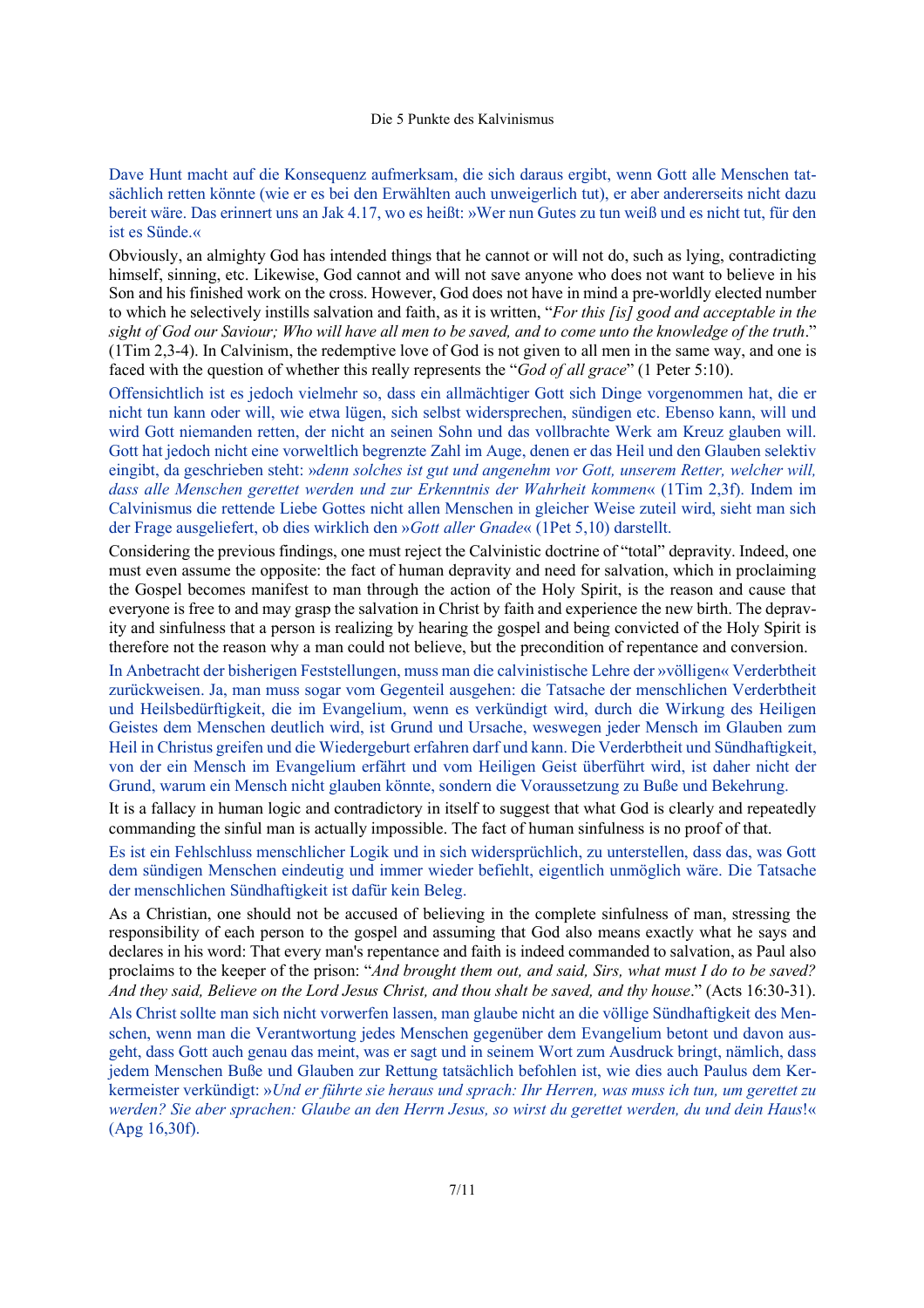Also, the parable of the sower in the field (Mt 13) teaches us that it is the full responsibility of man to deal with the seed of the Word, the gospel, and that it is due not to God, who supposedly has limited his grace, and ability to believe so that only the elected can believe. This is in contrast to what was stated in the Council of Dordrecht, namely, that only "elected" can come to faith: "*The fact that some receive from God the gift of faith within time, and that others do not, stems from his eternal decree*." ( Art. 6).

Auch das Gleichnis vom vierfachen Ackerfeld (Mt 13) lehrt uns, dass es die volle Verantwortung des Menschen ist, wie dieser mit dem ausgestreuten Samen des Wortes, nämlich dem Evangelium, umgeht, und dass es nicht an Gott liegt, der seine Gnade und die Möglichkeit zum Glauben beschränkt hat, sodass nur Auserwählte zum Glauben kommen können. Das steht im Gegensatz zu dem, was im Konzil von Dordrecht festgehalten wurde, nämlich, dass nur »Erwählte« zum Glauben kommen können: »*Dass Gott einigen in der Zeit den Glauben schenkt, anderen aber nicht, geht aus seinem ewigen Ratschluss hervor*« (Art. 6).

On the other hand, the word of God is geared towards producing life-changing results of faith everywhere; it will bring forth fruit where it is preached. Like the seed falling on good ground to produce fruit, it must fall on good ground in the heart. Conditions that either prevent or help the semen to become entrenched and grow are found in the heart of the listener. Intending to produce life impacting consequences, the Word of God is equally relevant and purposeful for each person, so that faith and fruit are always intended when proclaiming the gospel. Therefore, every human being is able to respond positively to the Word of God.

Das Wort Gottes hingegen zielt darauf ab, überall dort lebensverändernde Ergebnisse des Glaubens, d.h. Frucht, hervorzubringen, wo es verkündigt wird. Dazu muss es jedoch auf guten Herzensboden fallen, ebenso wie der Same, um Frucht zu bringen, in gutes Erdreich fallen muss. Faktoren, die dieses Eindringen, des Samens entweder verhindern oder begünstigen, sind im Herzen des Hörers zu suchen. Das Wort Gottes selbst, in seiner Absicht lebenspraktische Konsequenzen hervorzubringen, ist jedoch für *jeden* Menschen gleich relevant und zielgerichtet, sodass in der Verkündigung immer der Glaube und die Frucht beabsichtigt sind. Daher ist jeder Mensch in der Lage, auf das Wort Gottes positiv zu reagieren.

The Calvinist doctrine of the so-called "general call", which is discussed below, contradicts the word of God. According to Calvinism, the aim in proclaiming the gospel is ultimately not the faith and the actual repentance of every listening person. Due to missing divine election many of the hearers are supposedly not predestined to faith and repentance.

Die calvinistische Lehre des so genannten. »allgemeinen Rufes« (»general call«) auf die weiter unten eingegangen wird, widerspricht Gottes Wort, denn Ziel der Wortverkündigung ist per Calvinismus dann letztlich nicht der Glaube und die tatsächliche Buße jedes hörenden Menschen, da ja aufgrund der fehlenden göttlichen Erwählung viele der Hörenden nicht zum Glauben und zur Buße bestimmt sind.

But that is not the teaching of Scripture. God's word always and without exception aims at repentance and faith among all listeners. That this is denied from the Calvinist point of view remains to be seen.

Aber das ist nicht die Lehre der Heiligen Schrift. Gottes Wort nämlich zielt bei allen Zuhörern immer und ohne Ausnahme auf Buße und Glauben. Dass dies aus calvinistischer Sicht bestritten wird, bleibt noch darzustellen.

Heb 4,2 speaks of the fact that the word did not profit them – not because they were not elected, but because they did not accept it by faith. Heb 3,18f and 4,6 shows: Their unbelief and disobedience hindered them and not their missing election. That is, when the "gospel" (4: 3) was proclaimed to them, it was aimed to bring these very people (and no others!) to faith. That they did not believe was not due to the fact that they were not elected, but because of their incredulous disobedience.

Heb 4,2 spricht etwa davon, dass das Wort ihnen deshalb nichts nützte, weil sie nicht erwählt waren, sondern weil sie es nicht im Glauben annahmen. Heb 3,18f und 4,6 zeigt: Sie konnten nicht deshalb nicht eingehen, weil sie nicht erwählt waren, sondern weil sie im Unglauben verharrten, im Unglauben ungehorsam waren. D.h.: als das »Evangelium« (4,3) ihnen verkündet wurde, zielte es darauf, eben diese Menschen (und keine anderen!) zum Glauben zu bringen. Dass sie nicht zum Glauben kamen, lag nicht in der Tatsache einer fehlenden Erwählung, sondern in ihrem ungläubigen Ungehorsam.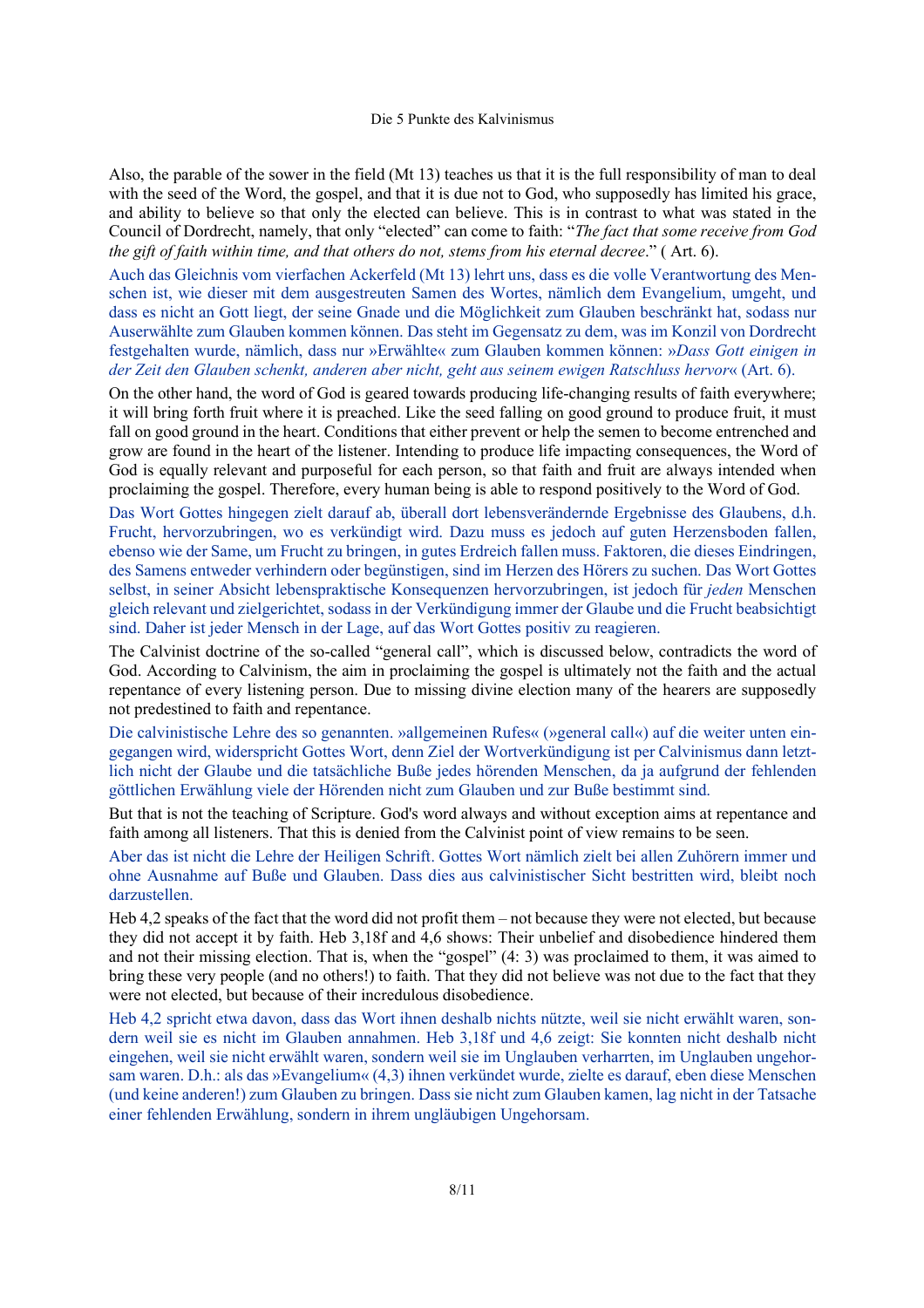A selective, irresistible faith assignment to a pre-worldly limited group is not found in Scripture, so that the written proof of this doctrine cannot be provided.

Eine selektive, unwiderstehliche Glaubenszuweisung an eine vorweltlich begrenzte Gruppe findet sich in der Schrift nicht, sodass der Schriftbeweis dieser Lehre nicht erbracht werden kann.

# **What does Scripture teach about faith?**

# **Was lehrt die Heilige Schrift über Glauben?**

Since Calvinism teaches that man cannot believe without God irresistibly regenerating the elect and giving him faith, it is a good idea to examine the Scriptures on this subject.

Da im Calvinismus gelehrt wird, der Mensch könne nicht glauben, ohne dass Gott den Erwählten unwiderstehlich die Wiedergeburt und den Glauben schenkt, bietet es sich an dieser Stelle an, die Heilige Schrift zu diesem Thema zu untersuchen.

1) Faith is a request or a command to man

- Mk 1,15 "repent ye, and believe the gospel."
- Mk 5,36 "Be not afraid, only believe."
- Joh 12,36 "believe in the light"
- Joh 14,1 "ye believe in God, believe also in me."
- Apg 16,31 "Believe on the Lord Jesus Christ, and thou shalt be saved, and thy house."

1) Der Glaube ergeht als Aufforderung bzw. Befehl an die Menschen:

- Mk1,15 »Tut Buße und glaubt an das Evangelium!«
- Mk 5,36 »Fürchte dich nicht; glaube nur!«
- Joh 12,36 »glaubt an das Licht!«
- Joh 14,1 »Glaubt an Gott und glaubt an mich!«
- Apg 16,31 »Glaube an den Herrn Jesus Christus, so wirst du gerettet werden, du und dein Haus!«

2) Faith or unbelief is a matter of the heart of man

- Mk 11,23 "and shall not doubt in his heart, but shall believe"
- Mk 16,14 "and upbraided them with their unbelief and hardness of heart, because they believed not them which had seen him after he was risen."
- Lk 24,25 "O fools, and slow of heart to believe all that the prophets have spoken"
- Röm 10,9 "That if thou shalt confess with thy mouth the Lord Jesus, and shalt believe in thine heart that God hath raised him from the dead, thou shalt be saved.

2) Glaube oder Unglaube ist eine Herzensangelegenheit des Menschen:

- Mk 11,23 »und in seinem Herzen nicht zweifelt, sondern glaubt,«
- Mk 16,14 »und tadelte ihren Unglauben und die Härte ihres Herzens, dass sie denen, die ihn auferstanden gesehen hatten, nicht geglaubt hatten.«
- Luk 24,25 »O ihr Unverständigen, wie ist doch euer Herz träge, zu glauben an alles, was die Propheten geredet haben!«
- Röm 10,9 »Denn wenn du mit deinem Mund Jesus als den Herrn bekennst und in deinem Herzen glaubst, dass Gott ihn aus den Toten auferweckt hat, so wirst du gerettet.«

# 3) Through faith, man gains access to the grace of God

Röm 5,2 "By whom also we have access by faith into this grace wherein we stand"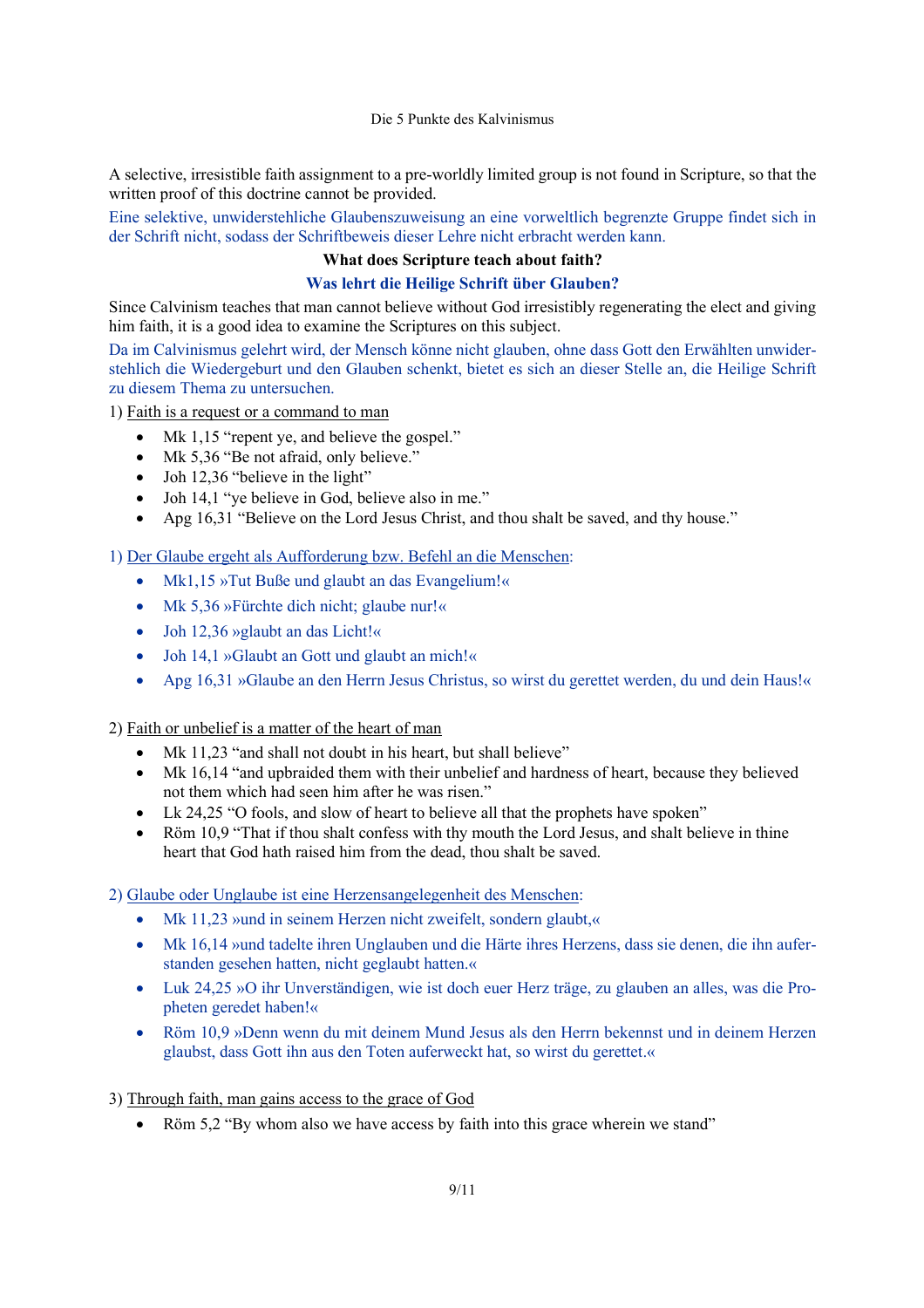- 3) Durch Glauben erhält der Mensch Zugang zur Gnade Gottes:
	- Röm 5,2 »durch den wir im Glauben auch Zugang erhalten haben zu dieser Gnade, in der wir stehen.«
- 4) Faith is the opposite of works
	- Röm 4,5 "But to him that worketh not, but believeth on him that justifieth the ungodly, his faith is counted for righteousness."
- 4) Glaube ist der Gegensatz zu Werken:
	- Röm 4,5 »wer dagegen keine Werke verrichtet, sondern an den glaubt, der den Gottlosen rechtfertigt, dem wird sein Glaube als Gerechtigkeit angerechnet.«

5) Faith is connected to a person

- Mk 2.5 "When Jesus saw their faith"
- Mk 5,34 "thy faith hath made thee whole"
- Lk 8,25 "Where is your faith?"

5) Der Glaube ist mit der Person des Menschen verbunden:

- Mk 2,5 »Als aber Jesus ihren Glauben sah«
- Mk 5,34 »dein Glaube hat dich gerettet!«
- Lk 8,25 »Wo ist euer Glaube?«

However, no passage in Scripture reveals that faith is an irresistible gift of God to a limited number of elected people ordained for the new birth.

Keine Stelle der Schrift lässt hingegen erkennen, dass der Glaube eine unwiderstehliche Gabe Gottes an eine begrenzte Zahl Auserwählter und zur Wiedergeburt bestimmter Menschen ist.

Not found in Scripture is the Calvinistic doctrine that God first of all sovereignly carries out the regeneration of the elect, which supposedly leads to faith and conversion (see Hunt, 2003, p.443).

Auch die calvinistische Lehre, dass Gott zunächst souverän die Wiedergeburt an den Erwählten vollzieht und die Folge davon der Glaube und die Bekehrung ist (vgl. Hunt, 2003, S.443), findet sich in der Schrift nicht.

Thomas Schirrmacher, representative of the Calvinist view, however says: "The Augustinian-Calvinist position states that the new birth precedes conversion. The man elected by God is born again of God, with the Spirit of God opening his eyes to show him who is Jesus Christ. The first sign of rebirth is that man invokes God and turns to Him. "(2001, p. 443)

Thomas Schirrmacher, Vertreter der calvinistischen Sicht, hingegen meint: »*Die augustinisch-calvinistische Position besagt, dass die Wiedergeburt der Bekehrung vorangeht. Der von Gott auserwählte Mensch wird von Gott wiedergeboren, indem der Geist Gottes ihm die Augen öffnet, wer Jesus Christus ist. Das erste Zeichen der Wiedergeburt ist, dass der Mensch Gott anruft und umkehrt*.« (2001, S. 443)

Scripture, on the other hand, testifies that the word of God is first heard by preaching, and then, if they believe and come to Christ, the new birth takes place (Rom 10,17, Eph 1,13, Joh 1,12f).

Die Schrift bezeugt hingegen, dass zunächst in der Predigt das Wort Gottes gehört wird, dann, wenn daran geglaubt und Christus angenommen wird, die Wiedergeburt erfolgt (Röm 10,17; Eph 1,13; Joh 1,12f).